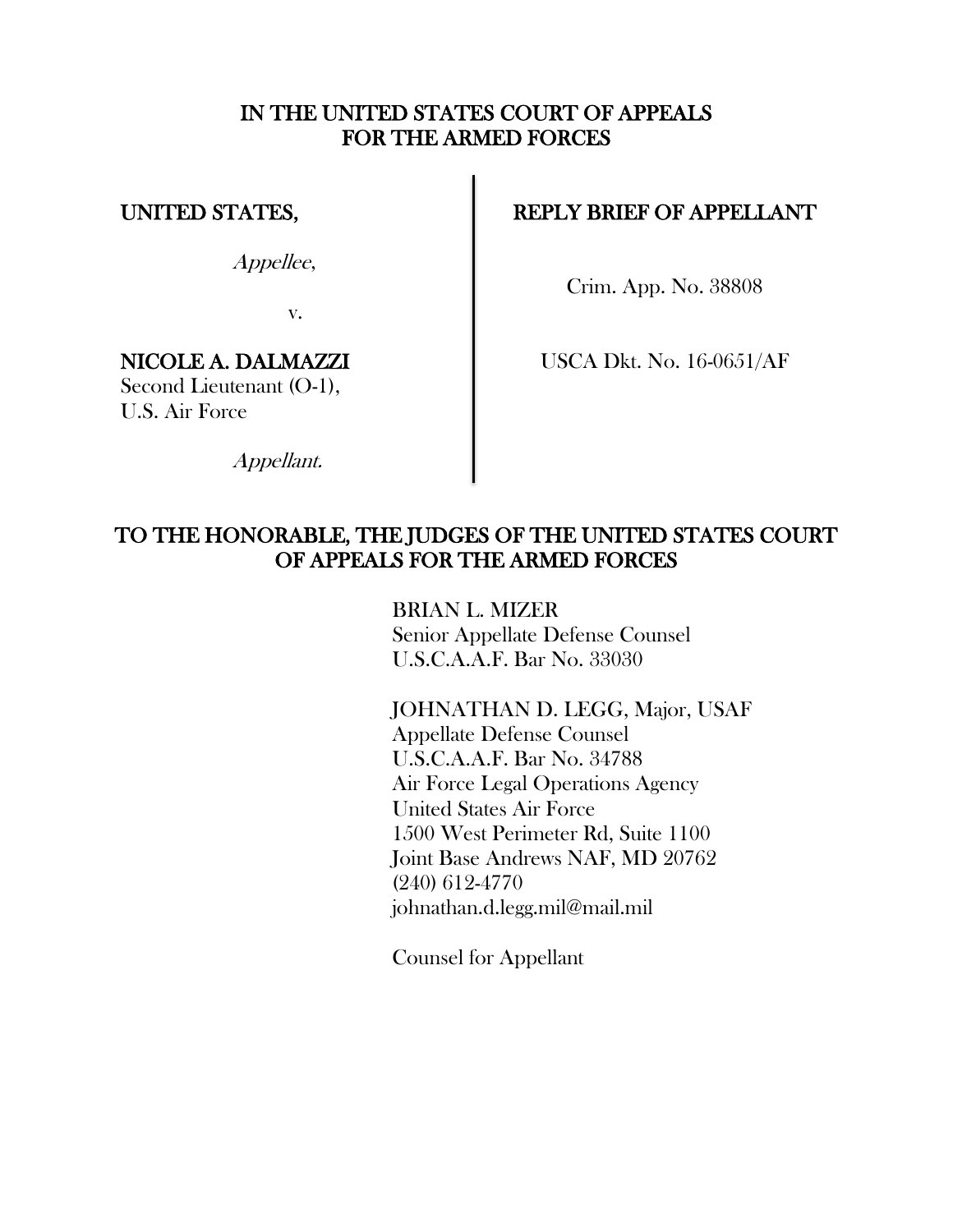Twice in as many years, this Court has been compelled to address the service of a judge on the Air Force Court of Criminal Appeals (AFCCA), and "the fundamental structural provisions devised by the Framers in allocating power within the government they constructed." United States v. Janssen, 73 M.J. 221, 222 (C.A.A.F. 2014). While it remains an open question whether the "military judges" assigned to the U.S. Court of Military Commission Review (USCMCR) are "principal or inferior officers," In re Al-Nashiri, 791 F. 3d 71, 85 (D.C. Cir. 2015), the principalofficer status of the "additional judges," who are appointed by the President with the advice and consent of the Senate, and who may "be removed by the President only for cause and not at will," In re Khadr, 823 F.3d 92, 95 (D.C. Cir. 2016), is not.

The President and Senate elected "to put to rest any Appointments Clause questions regarding the CMCR's military judges." In re Al-Nashiri, 791 F. 3d at 86. They did so "by re-nominating and re-confirming the military judges to be *CMCR* judges." Id. Contrary to the government's argument, the subsequent service of a thus-appointed USCMCR judge on AFCCA is squarely within this Court's jurisdiction. Gov't Br. at 26. As in Janssen, the government seeks to reduce Judge Mitchell's appointment to a "matter of 'etiquette or protocol," *Janssen*, 73 M.J. at 222 (citing *Edmond v. United States*, 520 U.S. 651, 659 (1997)), repeatedly asserting the Judge has purportedly been "reassigned." Gov't Br. at 4-5, 21. But Judge Mitchell's appointment is constitutionally and statutorily significant, and it runs afoul of safeguards intended to prevent congressional encroachment upon the Executive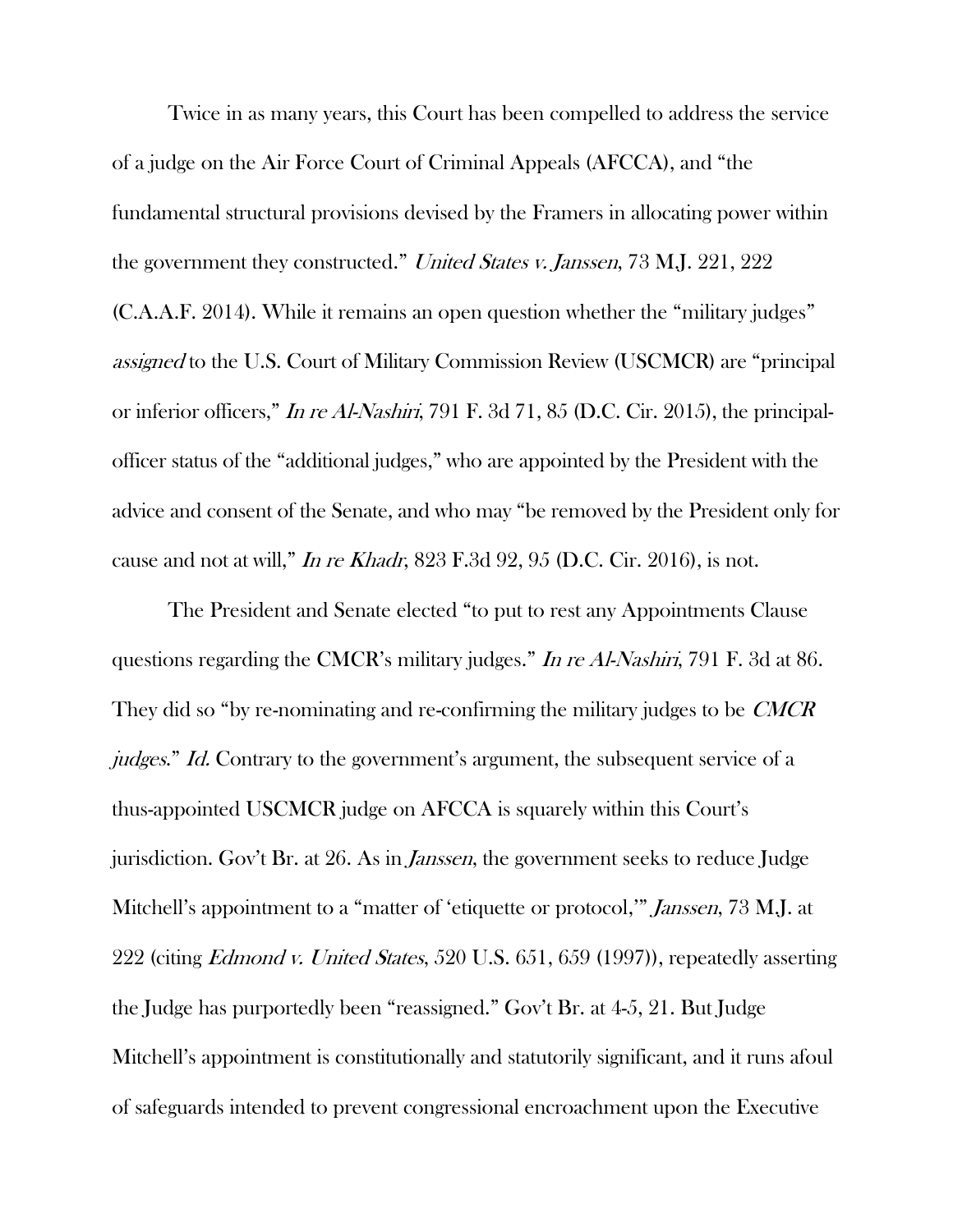and Judicial Branches and assure the civilian preeminence in government.

#### Argument

I.

#### USCMCR JUDGE MITCHELL IS NOT STATUTORILY AUTHORIZED TO SIT ON THE AIR FORCE COURT OF CRIMINAL APPEALS.

## A. The government's waiver argument is unconvincing and ignores controlling authority.

The government contends that Appellant waived her right to contest whether a judge on the panel deciding her case was statutorily authorized, citing United States v. Kincheloe, 14 M.J. 40, 51 (C.M.A. 1982) and United States v. Burton, 52 M.J. 223, 225 (C.A.A.F. 2000). See Gov't Br. at 6-7. Both of these cases pertain to whether an appellant could question the *impartiality* of a judge who decided their case. The government misapprehends the nature of the issue, which is based not on perceived partiality, but rather on Judge Mitchell's status as a judge on the USCMCR. If Judge Mitchell's status of either holding civil office or being a principal officer precludes him from sitting as a judge on AFCCA, this defect is "of constitutional dimensions – certainly 'fundamental' by any reckoning." United States v. Jones, 74 M.J. 95, 97 (C.A.A.F. 2015). Accordingly, it cannot be waived or forfeited. See id. (rejecting the de facto officer doctrine where a member of a Court of Criminal Appeals panel was authorized to sit). The government's failure to distinguish *Jones* is dispositive of its waiver argument.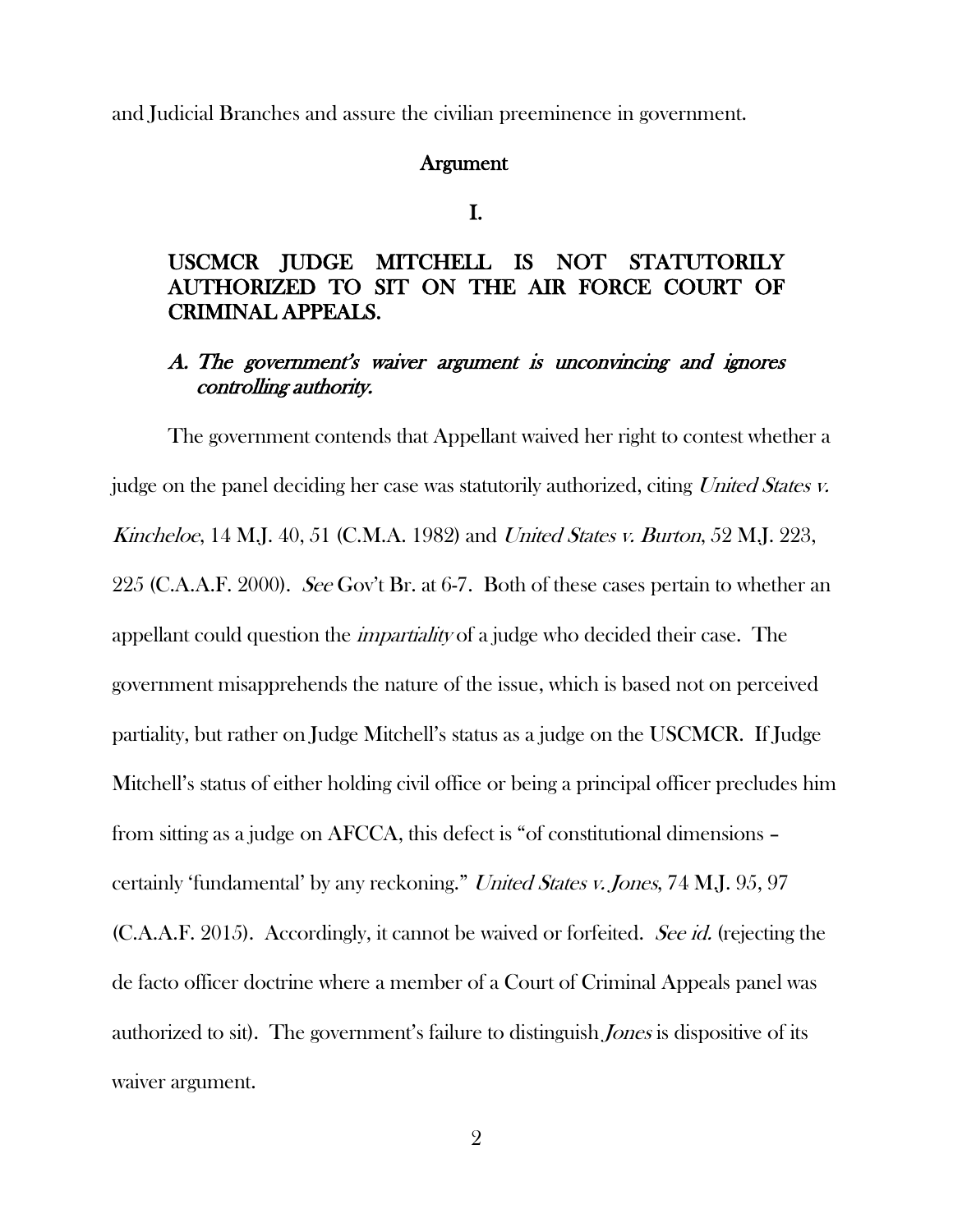## B. Judge Mitchell's military commission terminated upon his acceptance of civil office.

The government contends that Judge Mitchell's commission was not terminated by his acceptance of an appointment to the USCMCR because "the nomination and confirmation state that Colonel Mitchel is 'TO BE COLONEL.'" See Gov't Br. at 8. The government's argument amounts to a claim that magic words in the congressional record can override the prohibition found in 10 U.S.C. § 973 (2012). And it ignores that Judge Mitchell was appointed pursuant to the "additional judges" provision found in 10 § 950f(b)3 (2012). JA 71.

Somewhat inartfully, Judge Mitchell's nomination and confirmation (along with officers of other services appointed to the USCMCR) was inserted in the congressional record in the midst of promotions of active duty officers being elevated to a new grade. See JA 71, 73. But prior to his acceptance of an appointment on the USCMCR, however, Judge Mitchell had already attained the grade of Colonel in the United States Air Force. Insertion of the language "TO BE COLONEL"—for the second time—in the congressional record along with the promotion of other active duty officers to higher grades does not change the fundamental nature of an appointment to the USCMCR. Such an appointment is a civil office within the meaning of 10 U.S.C. § 973 (2012), as it requires "an appointment by the President by and with the advice and consent of the Senate." Id. § 973(b)(2).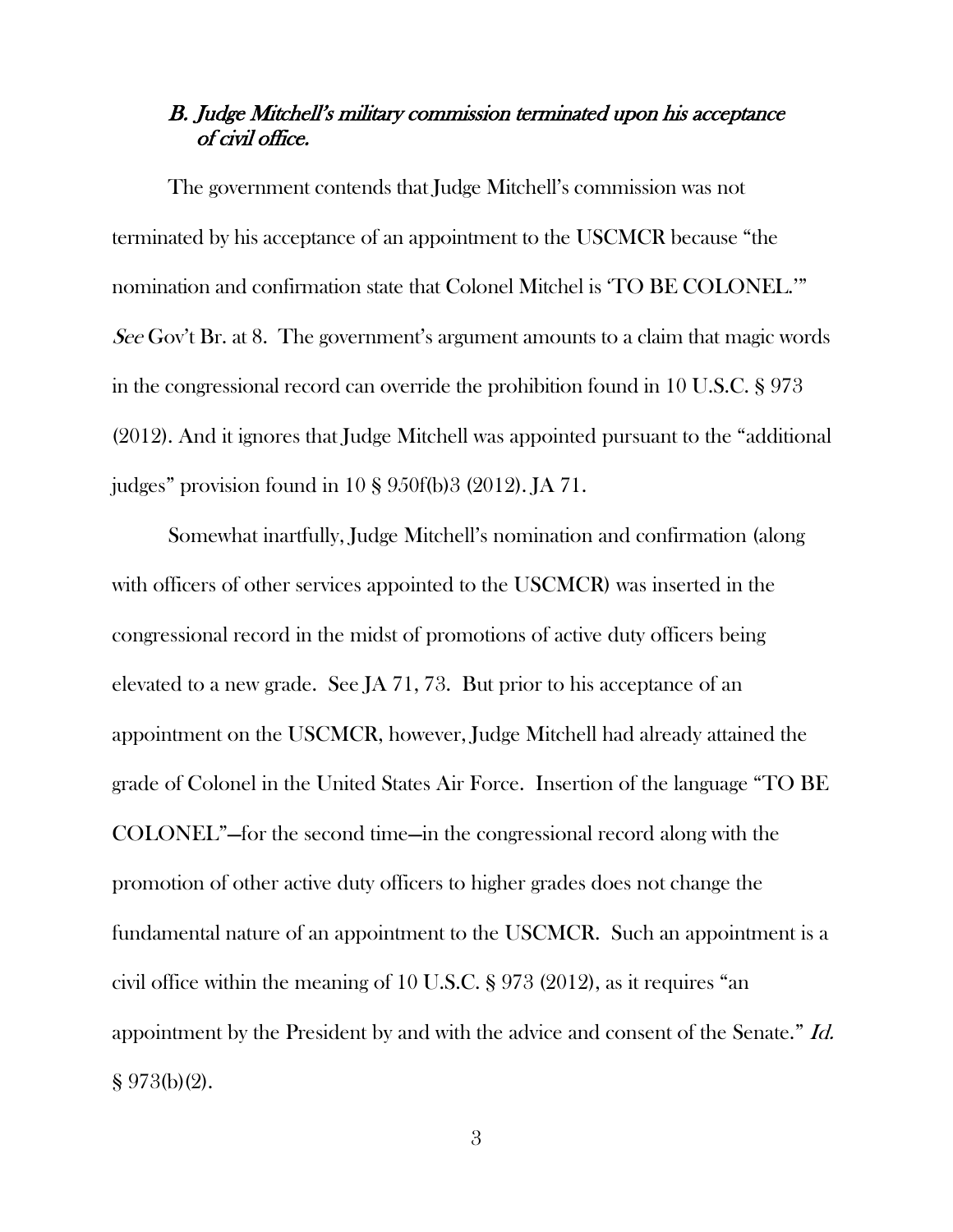The government next contends that acceptance of an appointment on the USCMCR is not a "civil office" or alternatively that it is "otherwise authorized by law" for a military officer to hold such an office. See Gov't Br. at 9. The government appears to coin a new term, i.e., "prohibited civil office," which is not used in the statute. See Gov't Br. at 9. The government argues that acceptance of the appointment as a judge on the USCMCR is more analogous to the office of notary public, as in *Riddle v. Warner*, 522 F.2d 882 (9th Cir. 1975), rather than the position of Acting Administrator of General Services. See Gov't Br. at 10-14.

The court's holding in *Riddle* is unsurprising because, while many states recognize a notary public as a public officer, "it is also abundantly clear that he is not a public officer in the ordinary sense that that term is customarily used." Transamerica Ins. Co. v. Valley Nat'l Bank, 462 P. 2d 814, 817 (Ariz. Ct. App. 1969). More importantly, Congress amended 10 U.S.C. § 973 eight years after Riddle in response to criticism that "the term 'civil office' presently used in § 973(b) is not clearly defined in that statute[.]" S. Rep. 98-174, at 232 (1983). Today, both Judge Mitchell and the Administrator of the General Services Administration hold "civil office" because they hold an office requiring appointment by the President with the advice and consent of the Senate, regardless of the size or scope of their responsibilities. 10 U.S.C. § 973(b)(2)(ii) (2012).

The fact that Judge Mitchell "is in charge of no person, building, or

4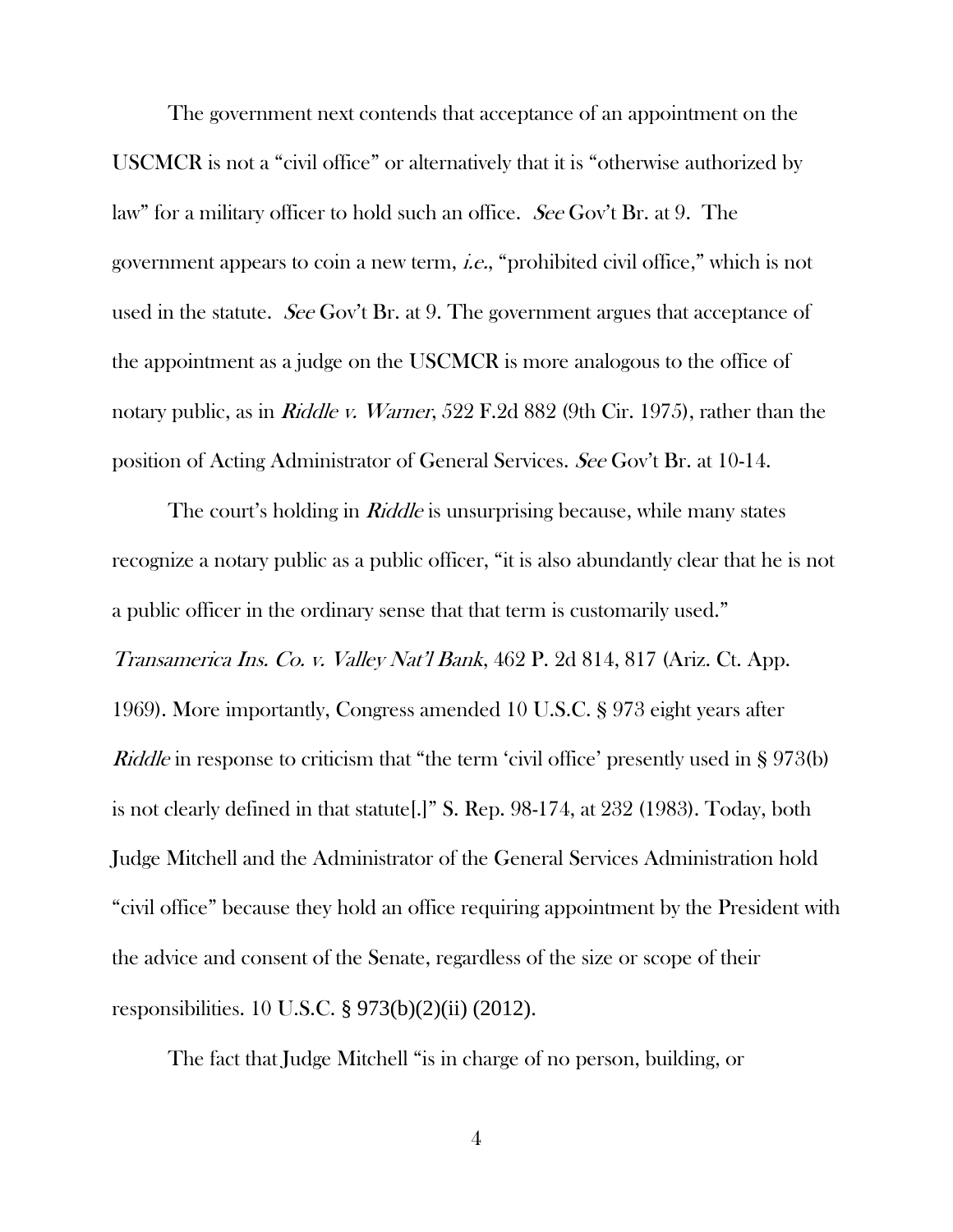procurement of anything," Gov't Br. at 14, is irrelevant even if one could ignore the significant judicial responsibility the USCMCR wields and in light of the history of that court and its elevation to a court of record. See e.g., United States v. Al-Nashiri, 2016 U.S. CMCR LEXIS 1 (USCMCR June 9, 2016) (reinstating capitally referred murder charges dismissed by military judge for lack of jurisdiction after government interlocutory appeal).

The government next argues that simultaneous service on a military Court of Criminal Appeals (CCA) and the USCMCR is statutorily authorized by 10 U.S.C. §950f(b). See Gov't Br. at 12. But this contention fails to explain why Congress has expressly sought to authorize the assignment or appointment of military officers to civil office when it so desires. See 10 U.S.C. § 528(e) (providing that an officer of the armed forces may be appointed or assigned to the position of CIA director without any effect on their status as an officer); 5 U.S.C. § 5534a (providing that a member of the uniformed services "who is on terminal leave . . . may accept a civilian office").

Contrary to the government's argument, the plain language of § 950f(b), which states judges of the USCMCR shall be "assigned or appointed," does not authorize appellate military judges be assigned and appointed. (Gov't Br. at 12.) "The U.S. Court of Military Commission Review consists of two categories of judges: (i) appellate military judges in the military justice system who are designated by the Secretary of Defense to serve on the Court and (ii) civilians who are appointed by

5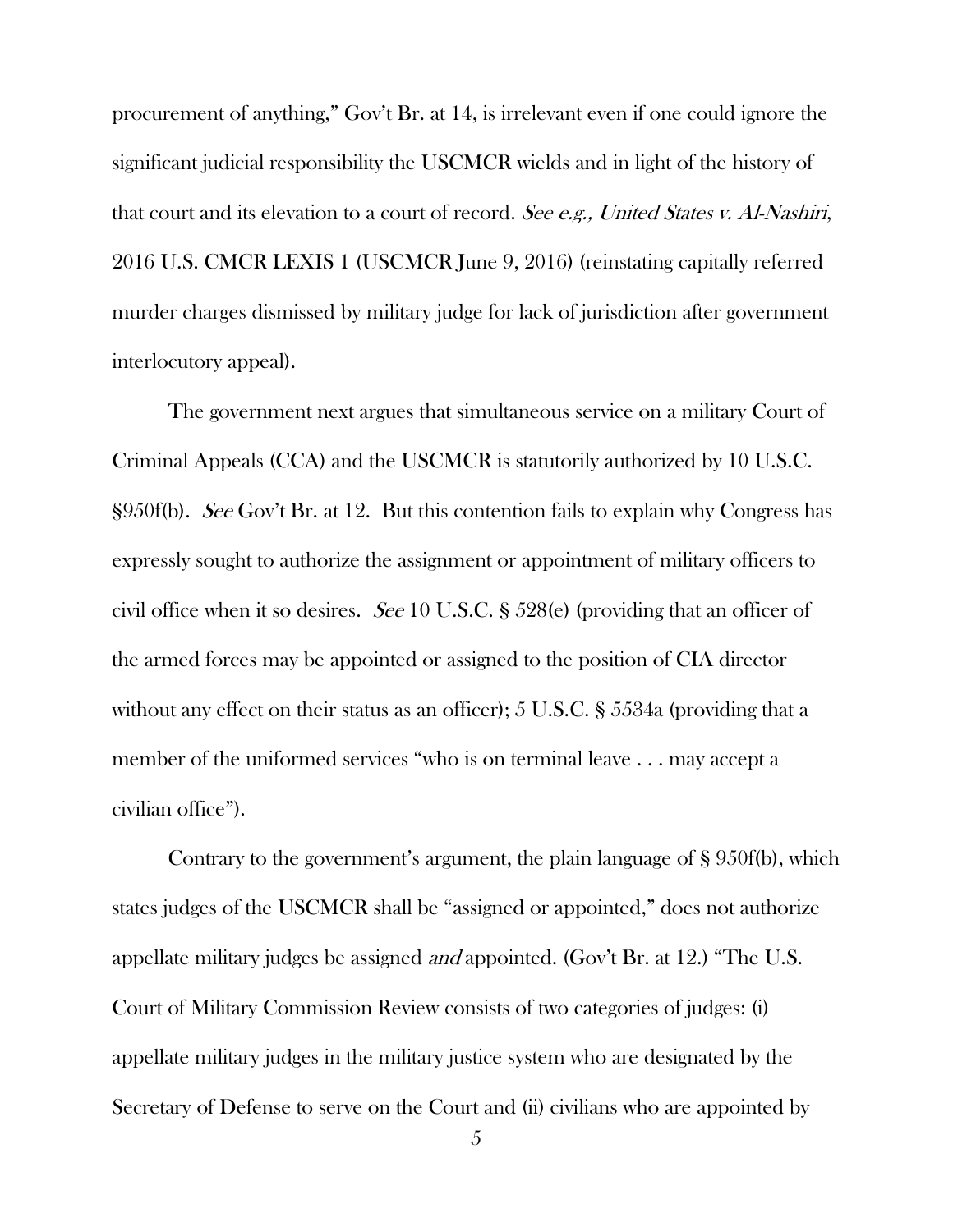the President with the advice and consent of the Senate to serve as judges on the Court." In re Khadr, 823 F.3d at 95. Here, the government not only seeks to manufacture a third category of judges—appointed military appellate judges—but also implicitly relies upon this non-existent statutory authority to assert appointed military judges are "otherwise authorized by law." Gov't Br. at 9, 12. Neither §950f(b) nor § 973 can be read to support this proposition.

Accordingly, acceptance of an appointment on the USCMCR operates to vacate the first office. See Lopez v. Martorell, 59 F.2d 176, 178 (1st Cir. 1932). The government correctly notes that the 1983, amendments to § 973 struck language codifying the common-law, which provided for the termination of a military appointment upon the assumption of military office. Gov't Br. at 16. But the stated congressional purpose behind that amendment was to expressly authorize the *assignment* of military attorneys as Special Assistant United States Attorneys. S. Rep. 98-174, at 232 (1983). "This provision does not sanction or endorse any use of military attorneys beyond that permitted under that interpretation." Id.

Congress intended to protect the "military commissions of such officers," from "acts previously performed by military officers in furtherance of their assigned duties[.]" Id. Nevertheless, the government concedes the Department of Justice Office of Legal Counsel addressed the continuing prohibition on officers otherwise holding civil office earlier this year. Gov't Br. at 17. And the parties apparently agree

6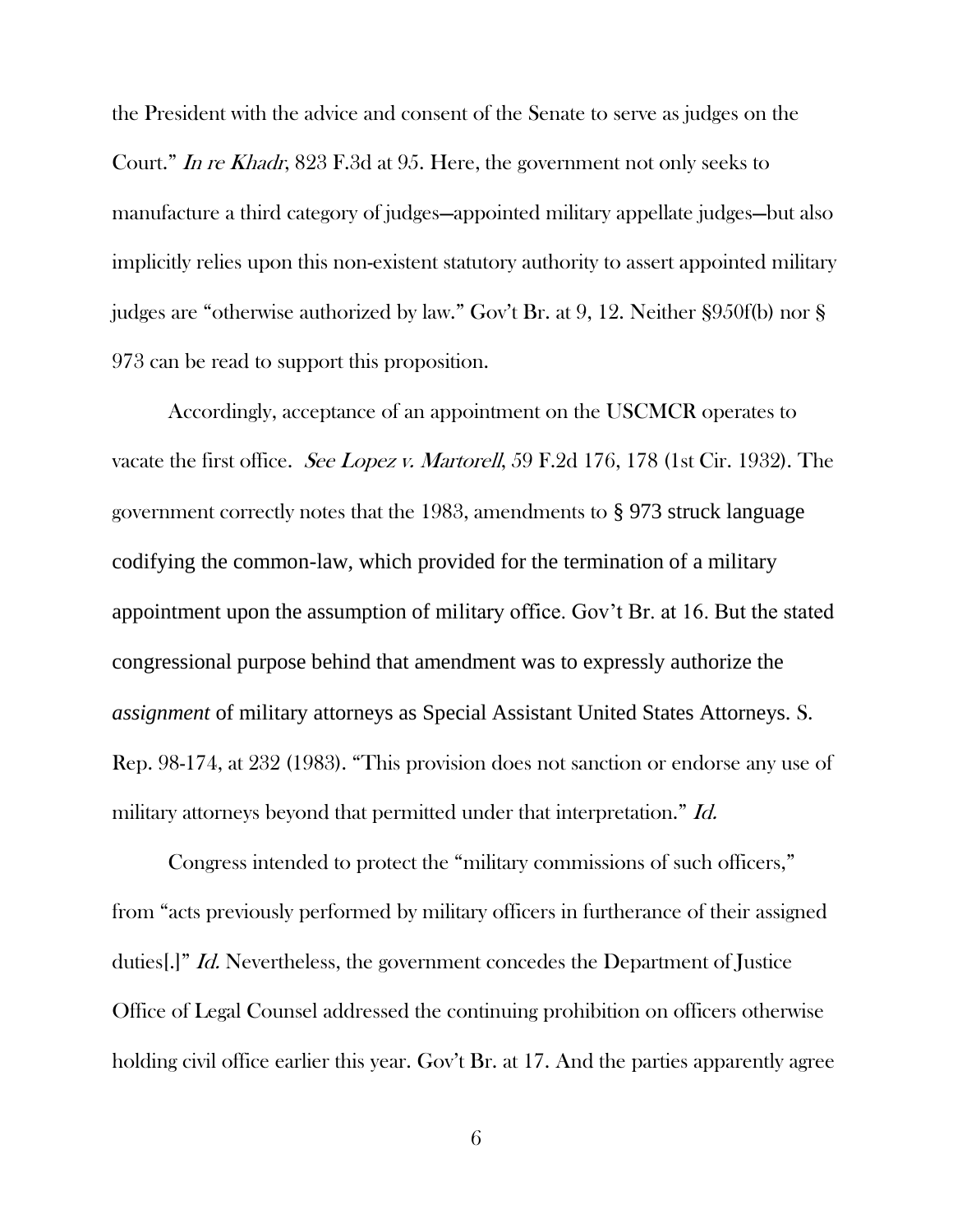that Congress narrowed § 973 in 1983 to prohibit military officers from serving in an office that "requires an appointment by the President by and with the advice and consent of the Senate." 40 Op. O.L.C. 1, 9-10; 2016 OLC LEXIS 3 (Mar. 24, 2016). The parties apparently only disagree that Judge Mitchell's appointment pursuant to § 950f(b)(3), which authorizes the presidential appointment of USCMCR judges with the advice and consent of the Senate, is in fact an office that "requires an appointment by the President by and with the advice and consent of the Senate." 10 U.S.C. § 973(b)(2)(ii).

## C. Even if Judge Mitchell Retained His Military Commission upon Accepting His Current Office, the UCMJ Does Not Authorize the Judge Advocate General to Assign Judges of the United States Court of Military Commission Review to the Air Force Court of Criminal Appeals.

USCMCR Judge Mitchell cannot simultaneously serve as an "appellate military judge" and an "additional judge" to the assigned "appellate military judges" on the USCMCR when the statute expressly provides, "[j]udges on the Court shall be assigned or appointed[.]" 10 U.S.C. § 950f(b)(1) (2012). The government's response to this argument amounts to a claim that this Court does not have the power to resolve the issue. See Gov't Br. at 20. The government cites no authority for this proposition. Underscoring Appellant's argument is Judge Mitchell's Oath of Office, which states he has "been duly *appointed* as *Appellate Judge* of the United States Court of Military Commission Review. . . ." See Motion to Supplement the Record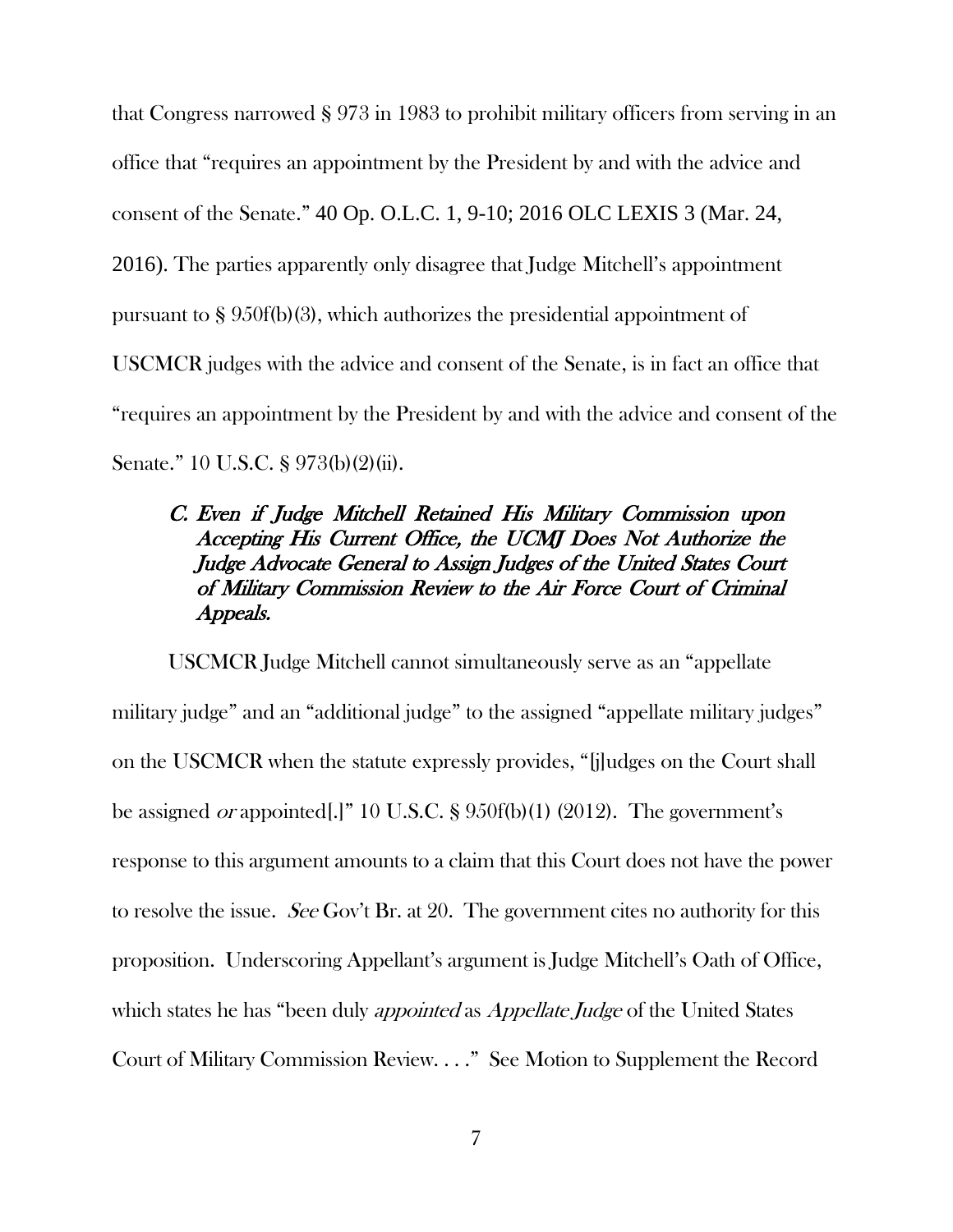(Nov. 1, 2016) (Appendix) (emphasis added); see also In re Khadr, 823 F.3d at 95 (providing that the USCMCR "consists of two categories of judges"). The government contends, that the Judge Advocate General (TJAG) has already reassigned USCMCR Judge Mitchell to duties other than the CCA, thus proving his authority under Article 6, UCMJ. See Gov't Br. at 21. Appellant's argument relates to whether TJAG has the legal power of assignment, not whether certain officials may or may not have acquiesced to unauthorized reassignments. It is TJAG's inability to reassign Judge Mitchell that places him outside the scope of Articles 6, 26, and 66, UCMJ, and therefore makes him statutorily ineligible to serve on the AFCCA. See 10 U.S.C. §§ 806; 826; 866 (2012).

#### II.

## EVEN IF USCMCR JUDGE MITCHELL IS STATUTORILY AUTHORIZED TO BE ASSIGNED TO THE AIR FORCE COURT OF CRIMINAL APPEALS, HIS SERVICE ON BOTH COURTS VIOLATES THE APPOINTMENTS CLAUSE GIVEN HIS NEWLY ATTAINED STATUS AS A PRINCIPAL OFFICER.

The government concedes that military officers assigned to CCAs are inferior officers. See Gov't Br. at 25. The government contends, however, that deciding the appointments clause issues presented by Judge Mitchell's attempted deliberation on both a CCA and the USCMCR is "fully outside the scope of this Court's jurisdiction and irrelevant for the purposes of this case." See Gov't Br. at 26. The government cites no authority for this claim. In her opening brief, Appellant explained why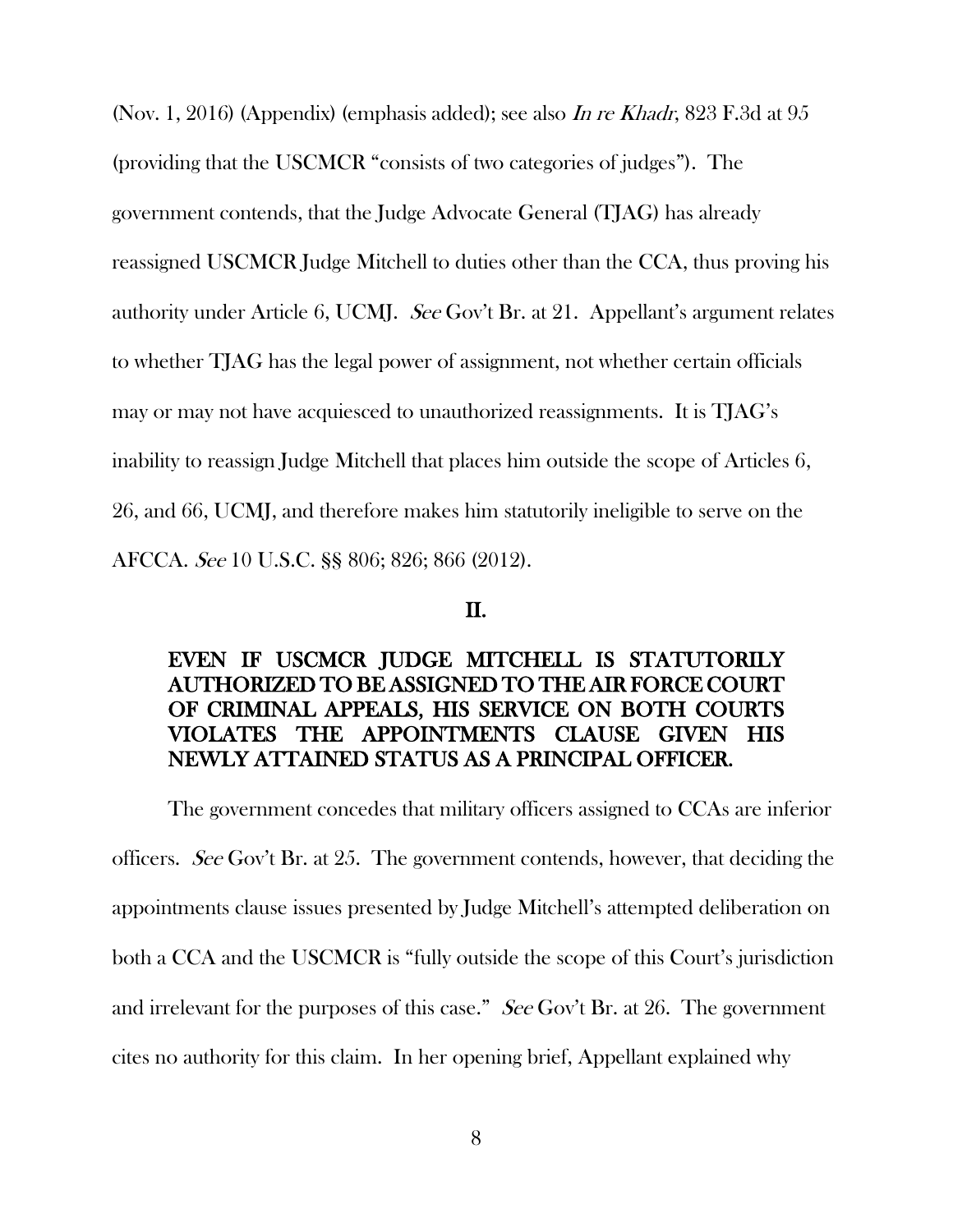Judge Mitchell is a principal officer based on his acceptance of an appointment to an Article I "court of record." See 10 U.S.C. § 950f(a) (2012).

In Weiss v. United States, 510 U.S. 163, 191 (1994) (Souter J., concurring), Justice Souter asserted the "Appointments Clause forbids the creation of such a single office that combines inferior-and principal-officer roles, thereby disregarding the special treatment the Constitution requires for the appointment of principal officers." Id. And the Solicitor General conceded that if military judges were principal officers, their assignment military judges would "raise a serious Appointments Clause problem indeed[.]" *Id.* It is this "serious Appointments Clause problem" that now confronts this Court.

It is only if this Court concludes Judge Mitchell was appointed as an inferior officer that the germaneness requirements for inferior-to-inferior assignments are triggered. The government contends that USCMCR Judge Mitchell's duties on that court are constitutionally germane to service on a CCA because "review of appeals by an accused convicted of the law of war is a classic military function." See Gov't Br. at 31. The government cites no authority for this proposition because the direct appellate review of a conviction for war crimes at a military commission never existed before the Military Commissions Act of 2006. Indeed, six of the eight Nazi saboteurs in Ex parte Quirin, 317 U.S. 1 (1942) were executed more than two months before the Court issued its opinion on collateral attack of their death sentences. Nothing about the USCMCR can be described as "classic."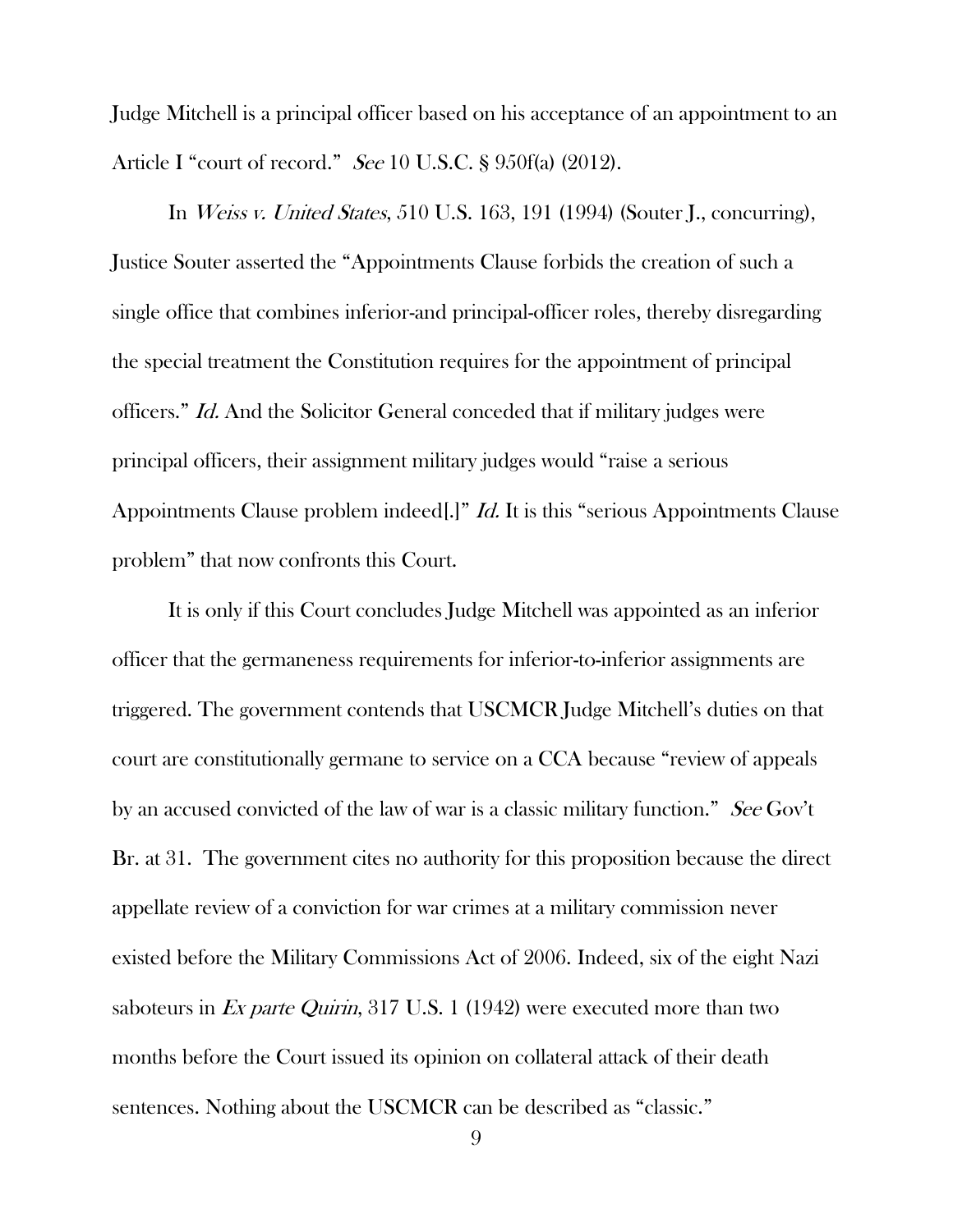WHEREFORE, Appellant respectfully requests this Court set aside the

AFCCA's decision and remand her case for a complete appellate review in

accordance with Article 66, UCMJ.

Respectfully submitted,

BRIAN L. MIZER Senior Appellate Defense Counsel U.S.C.A.A.F. Bar No. 38708

JOHNATHAN<sup>'D</sup>. LEGG, Major, USAF Appellate Defense Counsel U.S.C.A.A.F. Bar No. 34788 Air Force Legal Operations Agency United States Air Force 1500 West Perimeter Rd, Suite 1100 Joint Base Andrews NAF, MD 20762 (240) 612-4770 johnathan.d.legg.mil@mail.mil

Counsel for Appellant